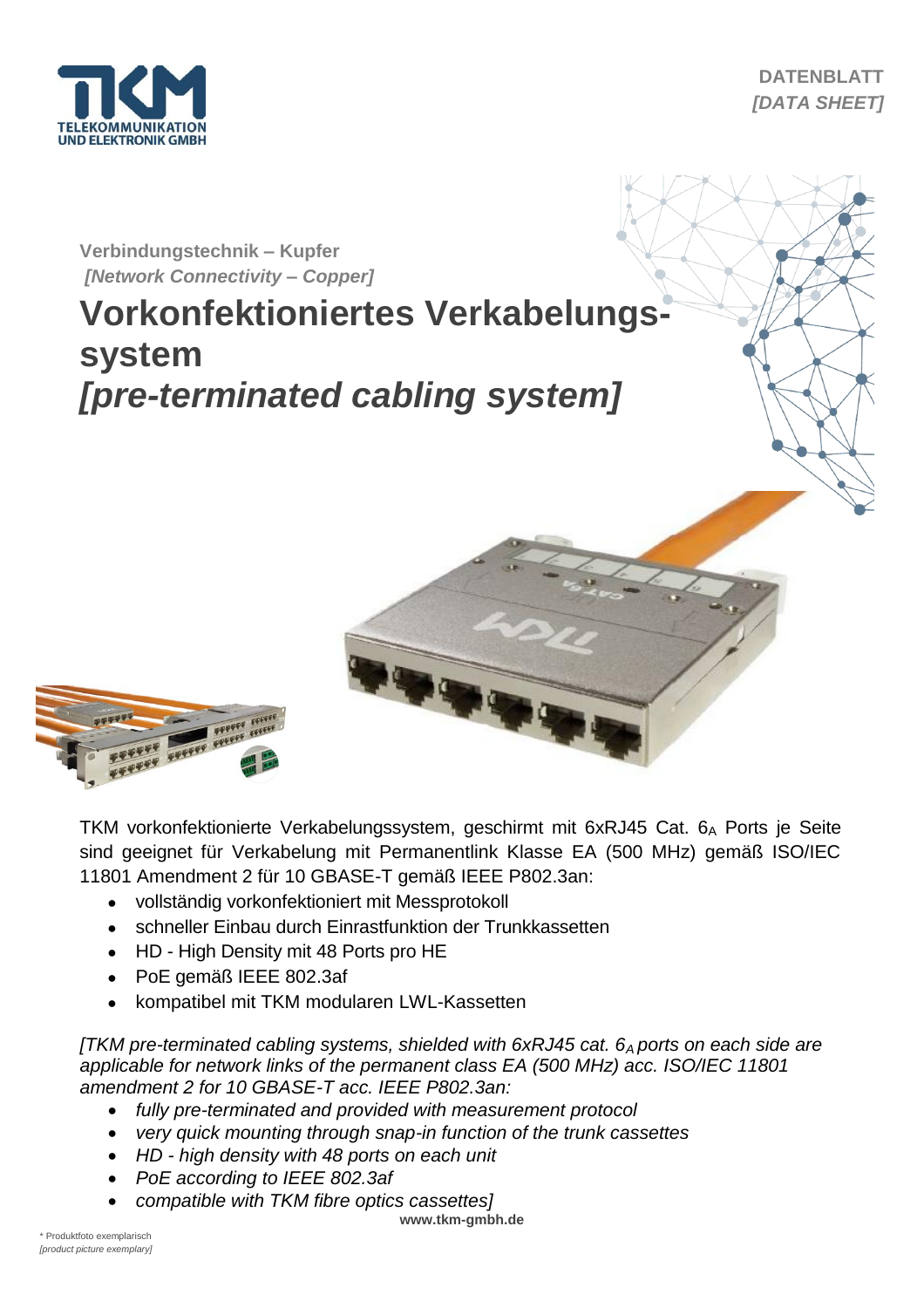### **Technische Daten - KASSETTE** *[technical data - CASSETTE]*

| <b>Beschreibung</b><br>[description]                                                                       |                                                                                                                                                                                                                                                                                                                                                                                                                                                                                                                                                                                                                     |                                                                                                                                                     |  |
|------------------------------------------------------------------------------------------------------------|---------------------------------------------------------------------------------------------------------------------------------------------------------------------------------------------------------------------------------------------------------------------------------------------------------------------------------------------------------------------------------------------------------------------------------------------------------------------------------------------------------------------------------------------------------------------------------------------------------------------|-----------------------------------------------------------------------------------------------------------------------------------------------------|--|
| Typ der modularen Kassette<br>[type of modular cassette]                                                   | 6xRJ45 Cat. 6 <sub>A</sub> zum Anschluss von Trunkkabeln eines 24 paarigen Kabeltyps<br>[6x RJ45 cat. $6_A$ cassette specified to use with multi twisted pair cables (24p)]                                                                                                                                                                                                                                                                                                                                                                                                                                         |                                                                                                                                                     |  |
| Anwendung<br>[Application]                                                                                 | Für digitale und analoge Sprach-, Bild-, Multimedia- und Datensignalen für 10GB Ethernetanwendung<br>nach IEEE 802.3an<br>[For digital and analogue speech and image as well as multimedia and data signals for 10GB ethernet<br>applications according to IEEE 802.3an]                                                                                                                                                                                                                                                                                                                                            |                                                                                                                                                     |  |
| <b>Sonstige Normen</b><br>[specifiaction others]                                                           | ISO/IEC 11801;<br><b>DIN EN 50173</b><br>IEC 60603<br>ANSI/TIA-568-C.2                                                                                                                                                                                                                                                                                                                                                                                                                                                                                                                                              |                                                                                                                                                     |  |
| <b>Power over Ethernet</b><br>[power over ethernet]                                                        | nach IEEE 802.3af<br>PoE<br>[acc. to IEEE 802.3af]                                                                                                                                                                                                                                                                                                                                                                                                                                                                                                                                                                  |                                                                                                                                                     |  |
| <b>Material</b><br>[material]                                                                              |                                                                                                                                                                                                                                                                                                                                                                                                                                                                                                                                                                                                                     |                                                                                                                                                     |  |
| <b>Typ und Material</b><br><b>Anschlusstechnik</b><br>[type and material of connectivity]                  | Typ Anschlusstechnik:<br>- LSA (IDC) Anschlusstechnik für 6xRJ45 (AWG24-26)<br>- Schirmanschluss über rückseitige Kabelabfangung mittels Klemmtechnik<br>- Material Steckkontakte RJ45 Buchse: Phosphor Bronze, 50um Gold<br>- Material IDC Schneidklemmen: Phosphor Bronze, 100um Zinnbeschichtung<br>[Connectivity:<br>- IDC connection technology for 6xRJ45 (AWG24-26)<br>- earthing via backwarded cable relief by clamping technique<br>- Material of contact of RJ45 connector: phosphor bronze, 50um gold coating-<br>Material IDC insulation displacement termination: phosphor bronze, 100µm tin coating] |                                                                                                                                                     |  |
| Anzahl Steckzyklen<br>[Cycle of connector operation]                                                       | 750                                                                                                                                                                                                                                                                                                                                                                                                                                                                                                                                                                                                                 |                                                                                                                                                     |  |
| <b>Montageversion</b><br>[version of mounting]                                                             | Einrastmechanismus der Kassette im Verteilerfeldchassis<br>[Cassette can be mounted tool-free and snaps into the panels frame]                                                                                                                                                                                                                                                                                                                                                                                                                                                                                      |                                                                                                                                                     |  |
| Logistikangaben<br>[logistic data]                                                                         |                                                                                                                                                                                                                                                                                                                                                                                                                                                                                                                                                                                                                     |                                                                                                                                                     |  |
| <b>Material und Dimension</b><br>Anschlussmodul [mm]<br>[material and dimensions modular<br>cassette [mm]] | Dimensionen:<br>- Breite: 93mm<br>- Tiefe: 90mm<br>- Höhe: 18mm<br>Material: Zinkdruckguß, silber<br>Gewicht: ca. 300g / Modul                                                                                                                                                                                                                                                                                                                                                                                                                                                                                      | <i><b>Idimensions:</b></i><br>- width: 93<br>- depth: 90<br>$-$ height: 18<br>material: zinc diecasting, silver<br>weight: approx. 300g / cassette] |  |
| Portbedruckung<br>[port labelling]                                                                         | Standardmäßig aufklebbarer Papierbeschriftungsstreifen<br>[standard stickable paper labels]                                                                                                                                                                                                                                                                                                                                                                                                                                                                                                                         |                                                                                                                                                     |  |
| Lieferversion<br>[version of delivery]                                                                     | Vorkonfektioniertes Anschlussmodul mit individueller Kabellänge<br>[pre-terminated modular cassette with individual length of trunk cable]                                                                                                                                                                                                                                                                                                                                                                                                                                                                          |                                                                                                                                                     |  |
| Lieferform<br>[form of delivery]                                                                           | Als Ring oder auf Trommel je nach Länge.<br>Auslieferung mit - bestückter Staubschutzkappe und staubschützender Einzugshilfe<br>[Cable ring or cable drum depending on the length<br>Delivery with inserted dust caps and pull / installation support: dust protective plastic cover at pre-<br>terminated cassette]                                                                                                                                                                                                                                                                                                |                                                                                                                                                     |  |



**tkm\_db\_FMT\_6xC6A\_HD\_RJ45\_20190528**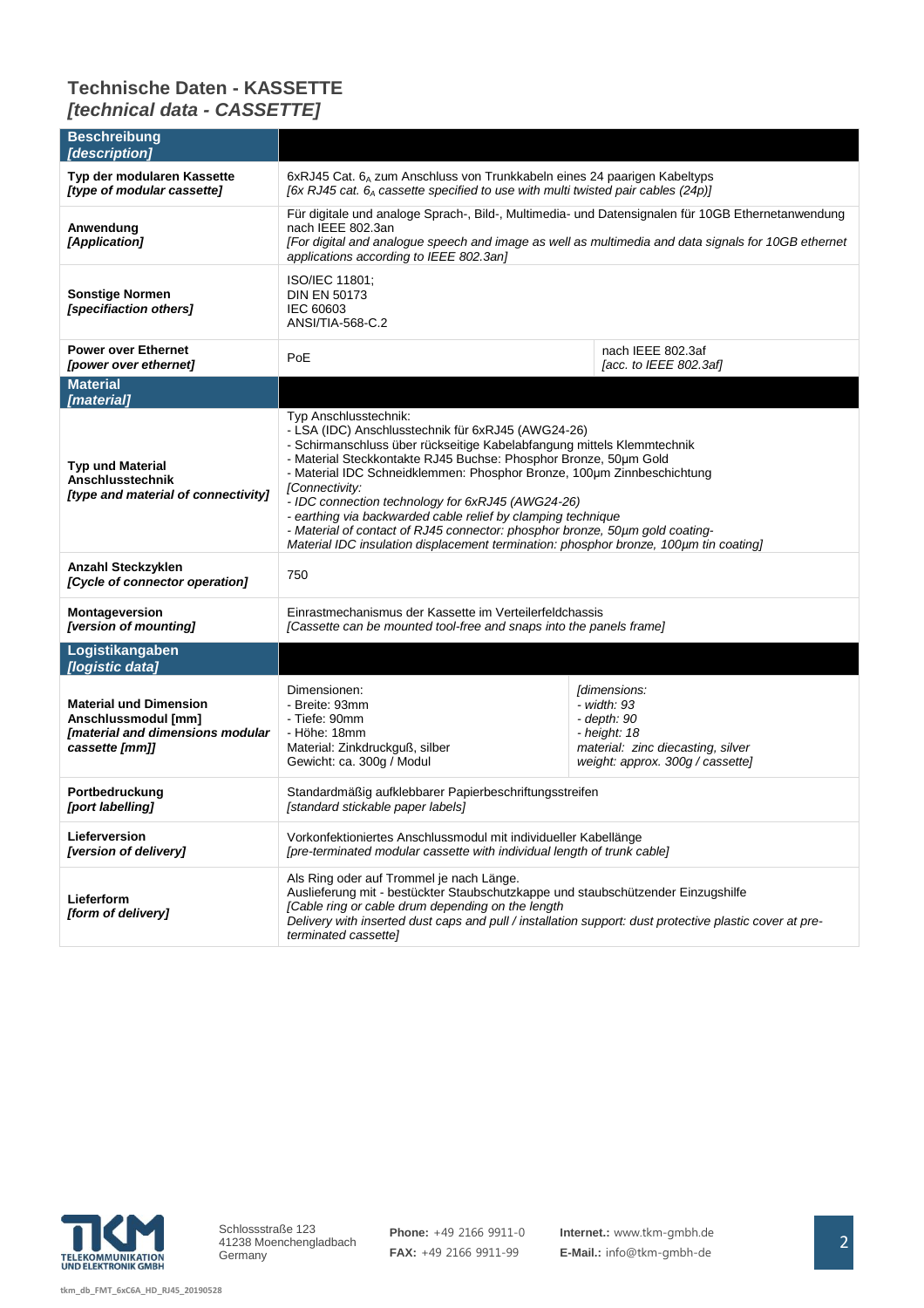### **Bestellangaben** *[ordering information]*



**XXX** 



| <b>Artikelnummer</b><br>[part no.] | <b>Beschreibung</b><br>[description]                                                                                                                                                                             |
|------------------------------------|------------------------------------------------------------------------------------------------------------------------------------------------------------------------------------------------------------------|
| 4677271-XXX                        | Rechenzentrum - Trunkkabel (Dca) beidseitig Modulkassette 6xRJ45 Cat.6 <sub>4</sub> , Länge: XXXm<br>[Data Center - Trunk Cable (Dca) with modular cassette 6xRJ45 cat. 6 <sub>A</sub> each side - length: XXXm] |
| 8                                  | XXX= Länge zum Beispiel 020 for 2,0m<br>$\left[$ XXX= length for example 020 for 2.0m $\right]$                                                                                                                  |

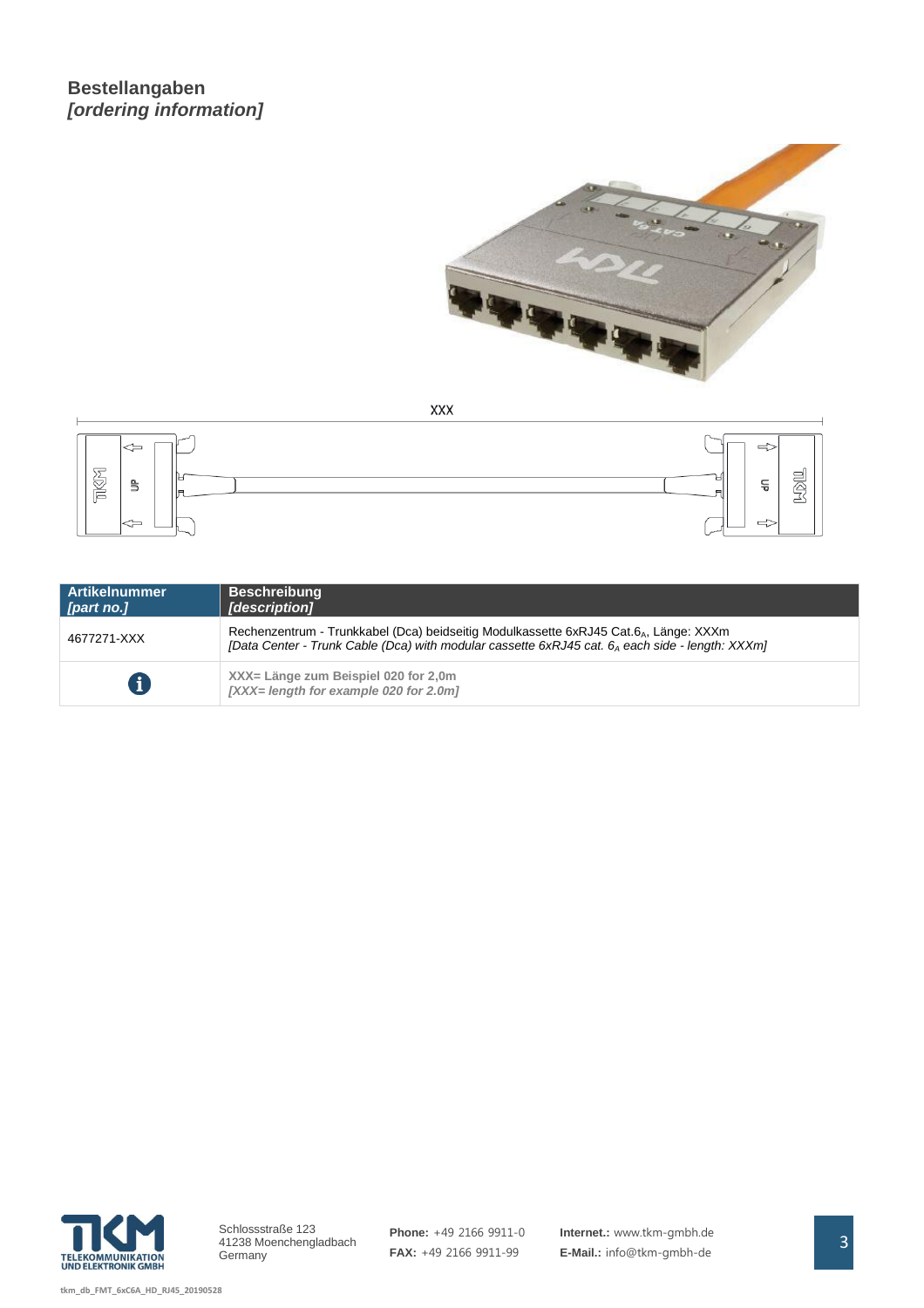### **Technische Daten - KABEL** *[technical data - CABLE]*

| <b>Allgemein</b><br>[general]                             |                                                                                                                                                                                                                                                                                                                                                                                                                                                                                                                                                                                                                                            |  |  |  |
|-----------------------------------------------------------|--------------------------------------------------------------------------------------------------------------------------------------------------------------------------------------------------------------------------------------------------------------------------------------------------------------------------------------------------------------------------------------------------------------------------------------------------------------------------------------------------------------------------------------------------------------------------------------------------------------------------------------------|--|--|--|
| Kabel<br>[cable]                                          | Cat.7 S/FTP Rechenzentrumskabel AWG26/1 für Anwendungen nach ICT bis zur Klasse EA<br>(500MHz) gemäß ISO/IEC 11801<br>[cat.7 S/FTP Data centre cable AWG26/1 for applications after ICT up to class EA (500MHz) referred<br>to ISO/IEC 11801]                                                                                                                                                                                                                                                                                                                                                                                              |  |  |  |
| Anwendung<br>[application]                                | Für digitale und analoge Sprach-, Bild-, Multimedia- und Datensignalen<br>[for digital and analogue speech-, image-, multimedia- und data signals]                                                                                                                                                                                                                                                                                                                                                                                                                                                                                         |  |  |  |
| <b>Power over Ethernet</b><br>[power over ethernet]       | nach IEEE 802.3af<br>PoE<br>[acc. to IEEE 802.3af]                                                                                                                                                                                                                                                                                                                                                                                                                                                                                                                                                                                         |  |  |  |
| <b>Beschreibung</b>                                       |                                                                                                                                                                                                                                                                                                                                                                                                                                                                                                                                                                                                                                            |  |  |  |
| [description]<br>Einsatzgebiete<br>[field of application] | Primär (Campus), Sekundär (Riser), Tertiär (Horizontal)<br>IEEE 802.3: 10Base-T; 100Base-T; 1000Base-T; 10GBase-T; IEEE 802.5 16 MB; ISDN; TPDDI; ATM<br>Erfüllt mindestens die Anforderungen der Klasse EA mit einem Leiterdurchmesser in AWG26 bei einer<br>max. Übertragungslänge von 60m anstatt 90m im Permanent Link<br>[primary (Campus), secondary (Riser). tertiary (horizontal)<br>IEEE 802.3: 10Base-T; 100Base-T, 1000Base-T; 10GBase-T; IEEE 802.5 16 MB; ISDN; TPDDI; ATM<br>fulfils at least the requirements of Class EA with a conductor diameter in AWG26 at a transfer size of<br>60m instead of 90m in permanent link] |  |  |  |
| <b>Normen</b><br>[standards]                              | IEC 61156-6 work area cable<br><b>ISO/IEC 11801</b><br>EN 50173-5; EN 50288-4-2<br>IEEE 802.3af                                                                                                                                                                                                                                                                                                                                                                                                                                                                                                                                            |  |  |  |
| Flammwidrigkeit<br>[flame resistance]                     | LSHF-FR (LSOH-FR):<br>IEC 60332-1<br>IEC 60332-3-24<br>IEC 60754-2<br>IEC 61034<br>L,<br>EN 50399 Class Dca                                                                                                                                                                                                                                                                                                                                                                                                                                                                                                                                |  |  |  |
| <b>Brandlast</b><br>[fire load]                           | 2.171 MJ/km<br>0,603 kWh/m                                                                                                                                                                                                                                                                                                                                                                                                                                                                                                                                                                                                                 |  |  |  |
| <b>Brandklasse BauPV</b><br>[fire classification CPR]     | Dca-s2,d2,a1                                                                                                                                                                                                                                                                                                                                                                                                                                                                                                                                                                                                                               |  |  |  |
| Kurzbezeichnung<br>[short designation]                    | J-09YS(St)CH                                                                                                                                                                                                                                                                                                                                                                                                                                                                                                                                                                                                                               |  |  |  |
| <b>Kabelaufbau</b><br><i>[cable construction]</i>         |                                                                                                                                                                                                                                                                                                                                                                                                                                                                                                                                                                                                                                            |  |  |  |
| Kabelleiter<br>[conductor]                                | Cu-Draht, blank Ø 0.4 mm (AWG26/1)<br>[CU-Wire, uncoated, $\infty$ 0,4mm (AWG26/1)]                                                                                                                                                                                                                                                                                                                                                                                                                                                                                                                                                        |  |  |  |
| Isolierung<br>[insulation]                                | Foam-Skin Polyethylen, $\varnothing$ 1.0 mm (+/- 0,05)<br>[Foam-Skin Polyethylen, s 1.0mm (+/- 0,05)]                                                                                                                                                                                                                                                                                                                                                                                                                                                                                                                                      |  |  |  |
| Verseilung<br>[twisting]                                  | 2 Adern zum Paar<br>[2 insulated wires to the pair]                                                                                                                                                                                                                                                                                                                                                                                                                                                                                                                                                                                        |  |  |  |
| Paarabschirmung<br>[pair screening]                       | Aluminium-beschichtete Kunststoff-Verbundfolie (PiMF)<br>[aluminium-coated plastic jacket compound foil]                                                                                                                                                                                                                                                                                                                                                                                                                                                                                                                                   |  |  |  |
| Verseilung zur Seele<br>[stranding to the core]           | 6 (5+1) Bündel aus 4 geschirmten Paaren mit den Farben bl, or, gn, br<br>Um jedes Bündel ist ein farbiges Trenn-Bändchen gewickelt<br>[6 (5+1) bundle out of 4 shielded pairs with colours blue, orange, green, brown<br>Every bundle marked and separated by coloured fillets]                                                                                                                                                                                                                                                                                                                                                            |  |  |  |
| Gesamtabschirmung<br>[screen]                             | Cu-Gefl echt verzinnt ca.85%<br>[CU-netting, tin-plated ca 85%]                                                                                                                                                                                                                                                                                                                                                                                                                                                                                                                                                                            |  |  |  |
| <b>Schutzmantel</b><br>[sheath]                           | LSHF, orange RAL 2003                                                                                                                                                                                                                                                                                                                                                                                                                                                                                                                                                                                                                      |  |  |  |
| Gesamtmantel<br>[outer jacket]                            | LSHF-FR, orange RAL 2003                                                                                                                                                                                                                                                                                                                                                                                                                                                                                                                                                                                                                   |  |  |  |



**Phone:** +49 2166 9911-0 **FAX:** +49 2166 9911-99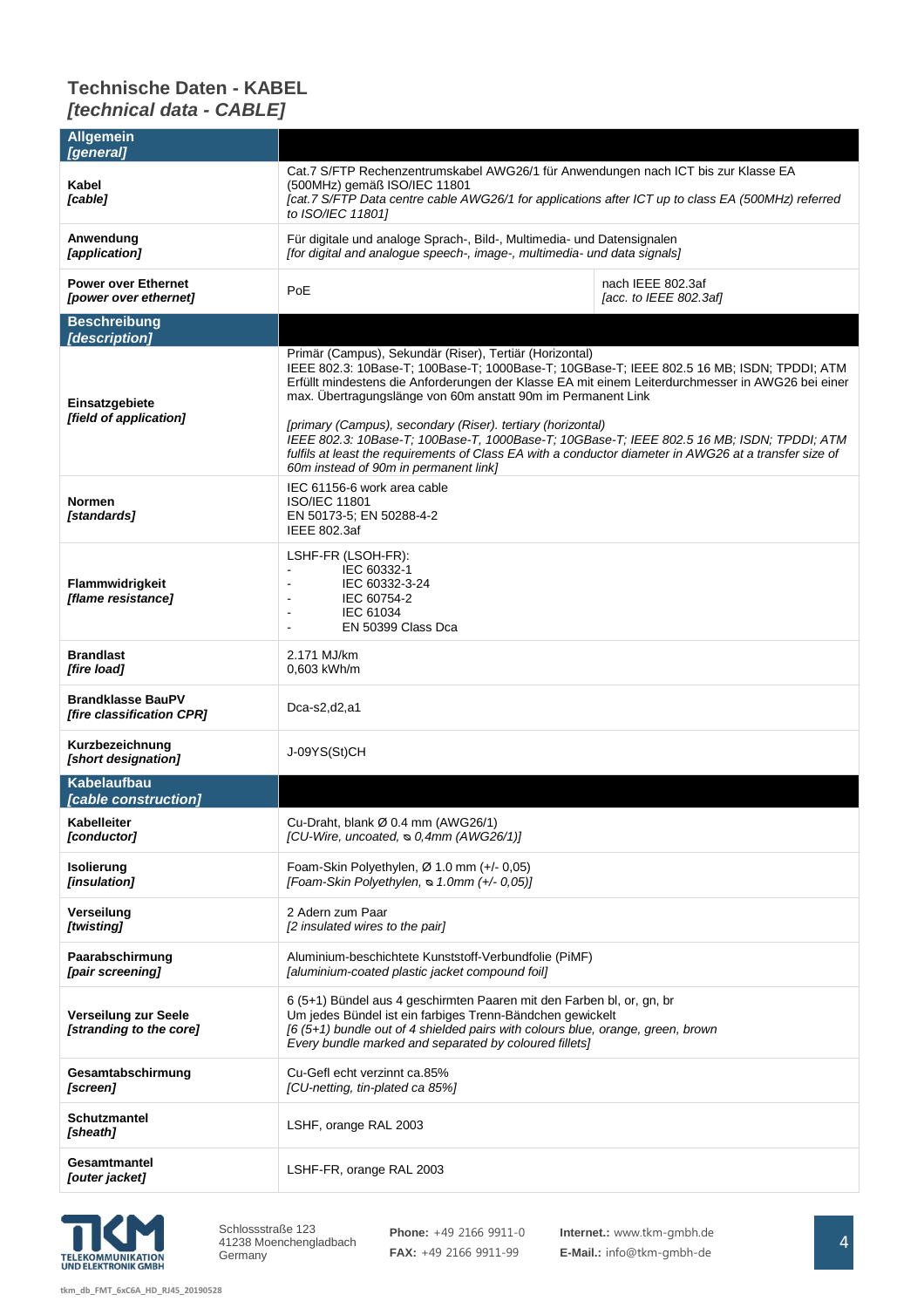| Aussendurchmesser<br>[outer diameter]                                                            | 13.9mm                                          |           |             |                                |  |
|--------------------------------------------------------------------------------------------------|-------------------------------------------------|-----------|-------------|--------------------------------|--|
| <b>Mechanische Eigenschaften</b><br>[mechanical characteristics]                                 |                                                 |           |             |                                |  |
| <b>Minimale Biegeradien</b><br>[minimuml bending radius]                                         |                                                 |           |             |                                |  |
| fest installiert<br>[permanently installed]                                                      | $\geq 55$ mm                                    |           |             |                                |  |
| während der Installationsphase<br>[during installation phase]                                    | $\geq 110$ mm                                   |           |             |                                |  |
| Temperaturbereich<br>[temperature range]                                                         |                                                 |           |             |                                |  |
| fest installiert<br>[permanently installed]                                                      | -20 $^{\circ}$ C to +60 $^{\circ}$ C $^{\star}$ |           |             |                                |  |
| während der Installationsphase<br>[during installation phase]                                    | 10 $\degree$ C to +40 $\degree$ C               |           |             |                                |  |
| Gewicht<br>[weight]                                                                              | 205kg/km                                        |           |             |                                |  |
| Zugkraft<br>[drag force]                                                                         | 500N                                            |           |             |                                |  |
| *POE, reduced temperature range                                                                  |                                                 |           |             | Source: Prysmian Group / Draka |  |
| Elektrische Eigenschaften bei<br>$20^{\circ}$ C $\pm$ 5°C                                        |                                                 |           |             |                                |  |
| [electrical characteristics at<br>$20^{\circ}$ C $\pm$ 5°C]                                      |                                                 |           |             |                                |  |
| Schleifenwiderstand $\Omega$ /km]<br>[loop resistance [Ω /km]]                                   |                                                 |           | ≤ 280       |                                |  |
| Widerstandsunsymmetrie [%]<br>[resistance unbalance [%]]                                         |                                                 |           | $\leq 2$    |                                |  |
| Isolationswiderstand [MΩ *km]<br>[insulation resistance [M $\Omega$ *km]]                        | @ 500 V                                         |           | $≥ 2000*$   |                                |  |
| Kapazität [nF/km]<br>[mutual capacitance [nF/km]]                                                | @ 800 Hz nominal                                |           | 44          |                                |  |
| Kapazitätsunsymmetrie [pF/km]<br>[capacitance unbalance [pF/km]]                                 | paar / earthing                                 |           | $≤ 1600$    |                                |  |
| Mittlerer Wellenwiderstand [Ω]<br>[mean characteristic impedance<br>$\left[\Omega\right]$        | 1 - 100 MHz                                     |           | $100 + - 5$ |                                |  |
| <b>Relative Ausbreitungs-</b><br>geschwindigkeit [%]<br>[nominal velocity of propagation<br>[%]] |                                                 |           | appr. 76    |                                |  |
| Signallaufzeit [ns/100m]<br>[propagation delay [ns/100m]]                                        | nominal                                         |           | < 425       |                                |  |
| Laufzeitunterschied [ns/100m]<br>[delay skew [ns/100m]]                                          | nominal                                         |           | < 9         |                                |  |
| Prüfspannung [V]<br>[test voltage [V]]                                                           | (DC, 1 min) core/core and core/screen           |           | 1000        |                                |  |
|                                                                                                  | @ 1 MHz                                         | $\leq 5$  |             |                                |  |
| Kopplungswiderstand $[m\Omega/m]$<br>[transfer impedance [mΩ /m]]                                | @ 10 MHz                                        | $\leq 5$  |             | Grade 1                        |  |
|                                                                                                  | @ 30 MHz                                        | $\leq 10$ |             |                                |  |
| Kopplungsdämpfung                                                                                | @ 100 MHz<br>$\leq 20$                          |           |             |                                |  |
| [coupling attenuation]                                                                           | $\geq 85$ dB                                    |           |             | Type 1                         |  |